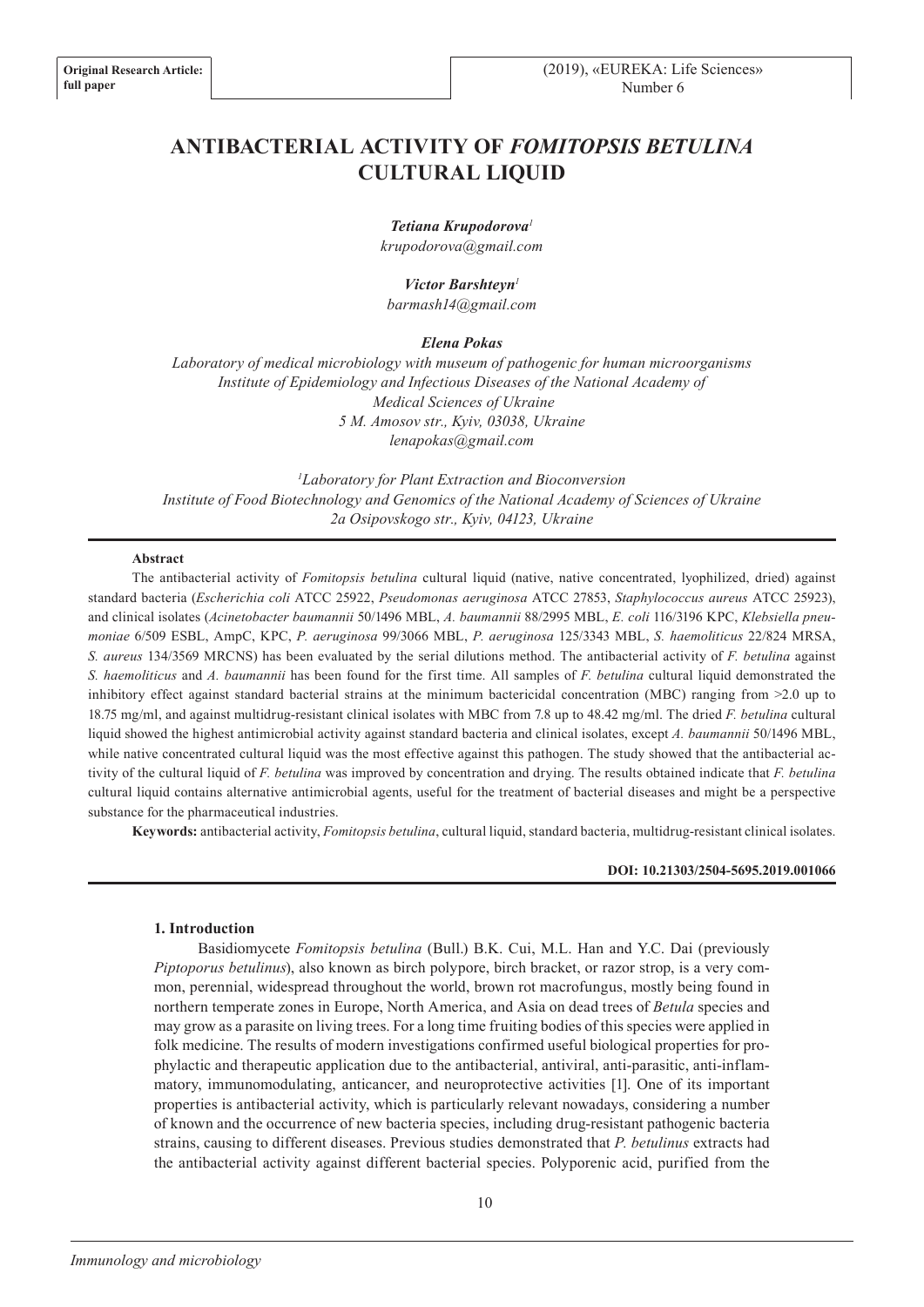birch polypore benzene extract, inhibited growth of *Brucella* sp. [2]. This compound, obtained by benzene extraction from *P. betulinus* carpophores and another triterpenoid – polyporenic acid A, identified in the ethanol extracts, was effective against *Bacillus subtilis* and *Sacina lutea* growth [3, 4]. A crude extract from *P. betulinus* fruit bodies, collected in Spain, inhibited the growth of several bacteria like *Bacillus subtilis*, *Mycobacterium smegmatis*, *Pseudomonas aeruginosa*, *Serratia marcescens*, *Staphylococcus aureus* [5]. Antibiotic piptamine, isolated from ethyl acetate extract of *P. betulinus* Lu 9-1 cultural liquid, showed the activity against bacteria *S. aureus* strains, *B. subtilis, Enterococcus faecalis, Escherichia coli* at Minimum Inhibitory Concentration (MIC) values from 0.78 up to >12.5  $\mu$ g/ml [6]. Further investigation [7] also demonstrated the antibacterial potential of piptamine: both methanol and dichloromethane extracts suppressed the growth of *B. subtilis* and *E. coli*. Chloroform and butanol extracts from fruit bodies of Bulgarian *P. betulinus* were active against *S. aureus*[8]. The antibacterial activity of the chloroform extract of birch polypore has been also found in case of *Bacillus* spp., *Rhodococcus equi*, *S. aureus*[9]. The compositions from different aggregate forms of mycelium and their extracts of medicinal mushrooms, including *P. betulinus*, showed inhibition of *S. aureus* and *E. coli* higher than 99 %[10]. An alcohol extract of *P. betulinus* has been found effective against *E. faecalis*[11]. Ethanol extracts of *P. betulinus,* obtained from fruit bodies, collected in Austria, were active against *B. subtilis* (MIC 62.5 μg/ml, minimum bactericidal concentration (MBC) 500 μg/ml), *S. aureus* (MIC/MBC 31 μg/ml) [12]. Some triterpenoic compounds (3β-acetoxy-16α hydroxyl-24-oxo-5 α -lanosta-8-ene-21-oic acid, betulinic acid, polyporenic acid C, ergosterol peroxide, 9,11-dehydroergosterol peroxide, (25S)-(+)-12α-hydroxy-3α-methylcarboxyacetate-24-methyllanosta-8,24(31)-diene-26-oic acid, and (25S,3´S)-(+)- 12α-hydroxy-3α-(3`-hydroxy-3`-methyl glutaryloxy)-24-methyllanosta-8,24(31)-dien-26-oic acid) with different levels (from medium to very weak) of antibacterial activity against *B. subtilis*, *S. aureus*, *P. aeruginosa* and *E. coli* have been isolated from the ethyl acetate extract of the *P. betulinus* fruiting bodies[13].

Thus, some research has been done to investigate the antibacterial potential of birch polypore, using different methods, test bacteria, samples of mushroom, fractions or single compounds. There are still many ways to explore this relevant and important problem. The culture liquid of the fungus contains a full complex of biologically active substances, which is impossible in the case of extraction by one or another solvent. It is not excluded that a number of such substances potentiate the action of each other. The aim of this research was to evaluate the antibacterial activity of *Fomitopsis betulina* (Bull.) B.K. Cui, M.L. Han and Y.C. Dai, strain 327 cultural liquid against some standard bacteria and clinical isolates.

## **2. Material and Methods**

*Fomitopsis betulina* was supplied by the IBK [14] and were maintained in necessary conditions [15]. The bacterial standard strains *Escherichia coli* АТСС 25922, *Pseudomonas aeruginosa*  АТСС 27853*, Staphylococcus aureus* АТСС 25923, and clinical isolates *Acinetobacter baumannii*  50/1496 MBL, *A. baumannii* 88/2995 MBL, *E. coli* 116/3196 KPC, *Klebsiella pneumoniae* 6/509 ESBL*,* AmpC, KPC*, P. aeruginosa* 99/3066 MBL, *P. aeruginosa* 125/3343 MBL, *S. haemoliticus*  22/824 MRSA, *S. aureus* 134/3569 MRCNS were kindly supplied by the Culture Collection of Microorganisms of the Institute of Epidemiology and Infectious Diseases of the National Academy of Medical Sciences of Ukraine. The bacterial strains were selected from standard ones as much as used for similar studies and because of their pathogenic characteristics. Tested microorganisms were prepared as in the study [15].

Culture media and conditions are consistent with those in a previous study [15].

The dry weight was determined as follows. After preparation of mycelium and cultural liquid [15] culture liquid was frozen (–80 °C) and lyophilized (Telstar Cryodos-80, Terrassa, Barcelona, Spain) or dried at 60 °C (Snol-58/350, UMEGA, Republic of Lithuania) to a constant weight.

The antibacterial activity of *F. betulina* cultural liquid (native, native concentrated, lyophilized, and dried) against bacterial standard strains and clinical isolates was determined by the series of the twofold dilutions method [16]. Initial solutions of the *F. betulina* culture liquid were obtained by measuring a certain amount (in terms of dry matter): native cultural liquid (its concen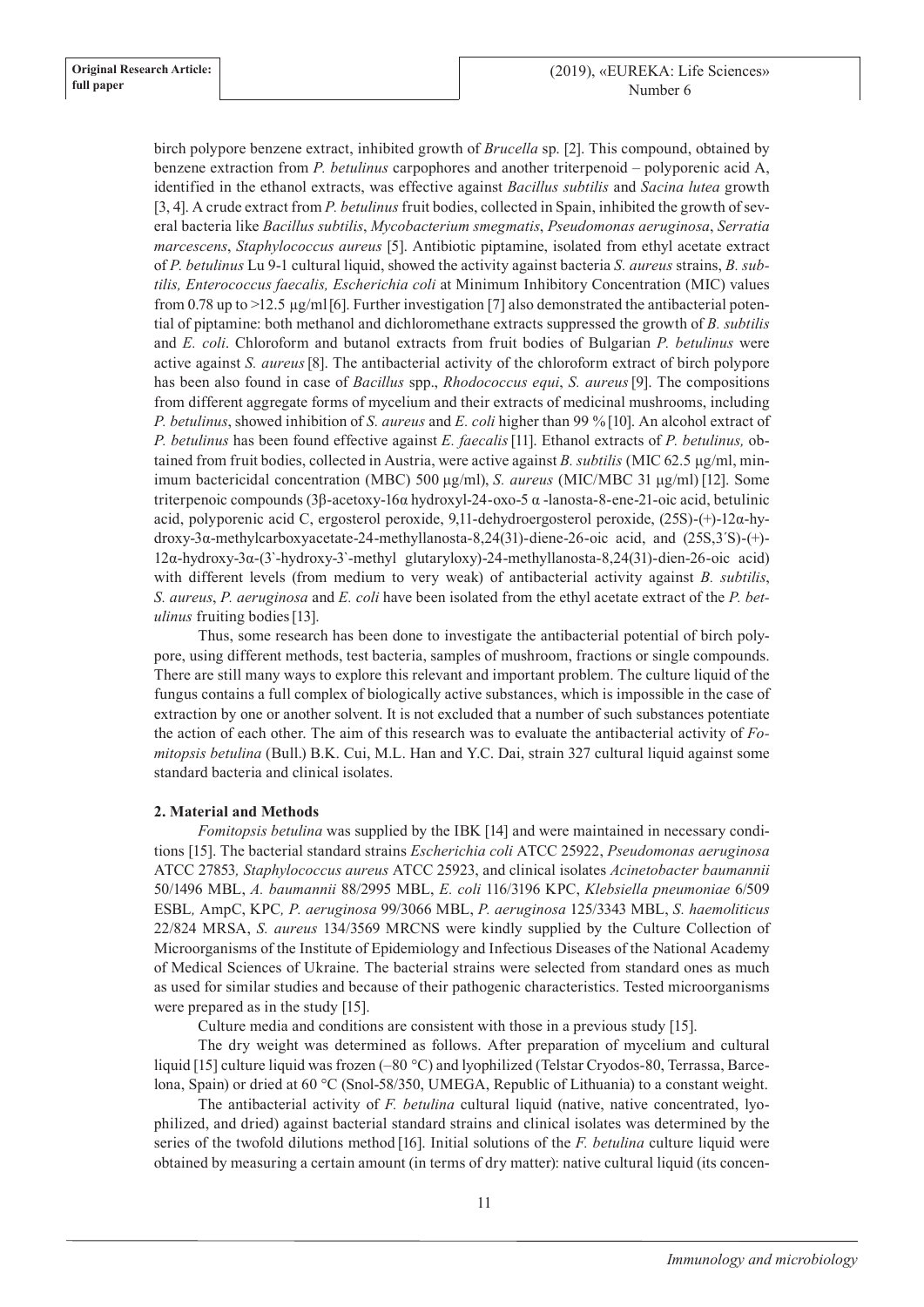tration ranged from 0.146 up to 18.750 mg/ml), concentrated native cultural liquid (with concentration between 0.75 and 96.85 mg/ml), lyophilized, and dried samples of *F. betulina* culture liquid were dissolved in pure Dimethyl sulfoxide (DMSO) in concentration from 2.0 up to 250 mg/ml. DMSO was chosen as a non-toxic solvent and due to its very good permeability through biological membranes. A test bacterial culture (0.5 ml) in Mueller-Hinton broth (MHB) was added to the sterile tubes already containing the 0.5 ml of twofold serially diluted samples of *F. betulina* cultural liquid in MHB. Positive controls were tubes with a bacterial suspension in 0.5 ml of MHB, sterility controls – tubes with MHB. Negative controls were tubes with bacterial suspension in MHB with pure DMSO.

The minimum concentration (MIC) is the lowest concentration of the sample that will inhibit the visible growth of test-bacteria. The minimum bactericidal concentration (MBC) was defined as the lowest concentration of a sample that gave the complete absence of growth on the agar surface. Incubation was carried out at 37 °C for 24 hours.

All the assays were carried out in triplicate. For the antimicrobial assay, the MBC which killed all the organisms was recorded.

# **3. Results and Discussion**

In respect that using of different toxic solvents for extraction is often of no practical use in therapy we focused our study on different aggregate forms of the mushroom cultural liquid (native, native concentrated, lyophilized, and dried). Due to the color of the *F. betulina* cultural liquid samples in almost all test tubes, the determination of the MIC (the lowest concentration of the tested sample, able to inhibit the growth of bacteria) was complicated and, unfortunately, the saturated brown color of the serial dilutions of culture liquid blocked the establishing of MIC (**Fig. 1**).



**Fig. 1.** Serial dilutions of dried *F. betulina* cultural liquid dissolved in DMSO

The MBC values against standard bacteria were determined as an evaluation of the antibacterial activity of the *F. betulina* samples (**Table 1**). The test bacteria possess varied susceptibility to the different samples of *F. betulina* cultural liquid. The native cultural liquid and lyophilized cultural liquid of *F. betulina* showed an exclusively static activity against test bacteria, presenting MBC of 18.75 and 7.8 mg/ml, respectively. It was established a better efficiency of the native concentrated *F. betulina* cultural liquid, compared to its native form. These results are in agreement with a previous study [16] where the extracts from the liquid media showed antibacterial effects only when they were concentrated. The antibacterial activity of *F. betulina* cultural liquid also has been increased due to drying, which was expected. It was established, that pure DMSO (Negative control) possessed some antibacterial activity against test bacteria (**Table 1**), but in our experiments with the culture liquid, the presence of DMSO was less, than MBC of pure DMSO. Thus, the inhibition effect of our samples, dissolved in DMSO, on the bacterial growth, can be explained only by the antibacterial activity of *F. betulina* culture liquid.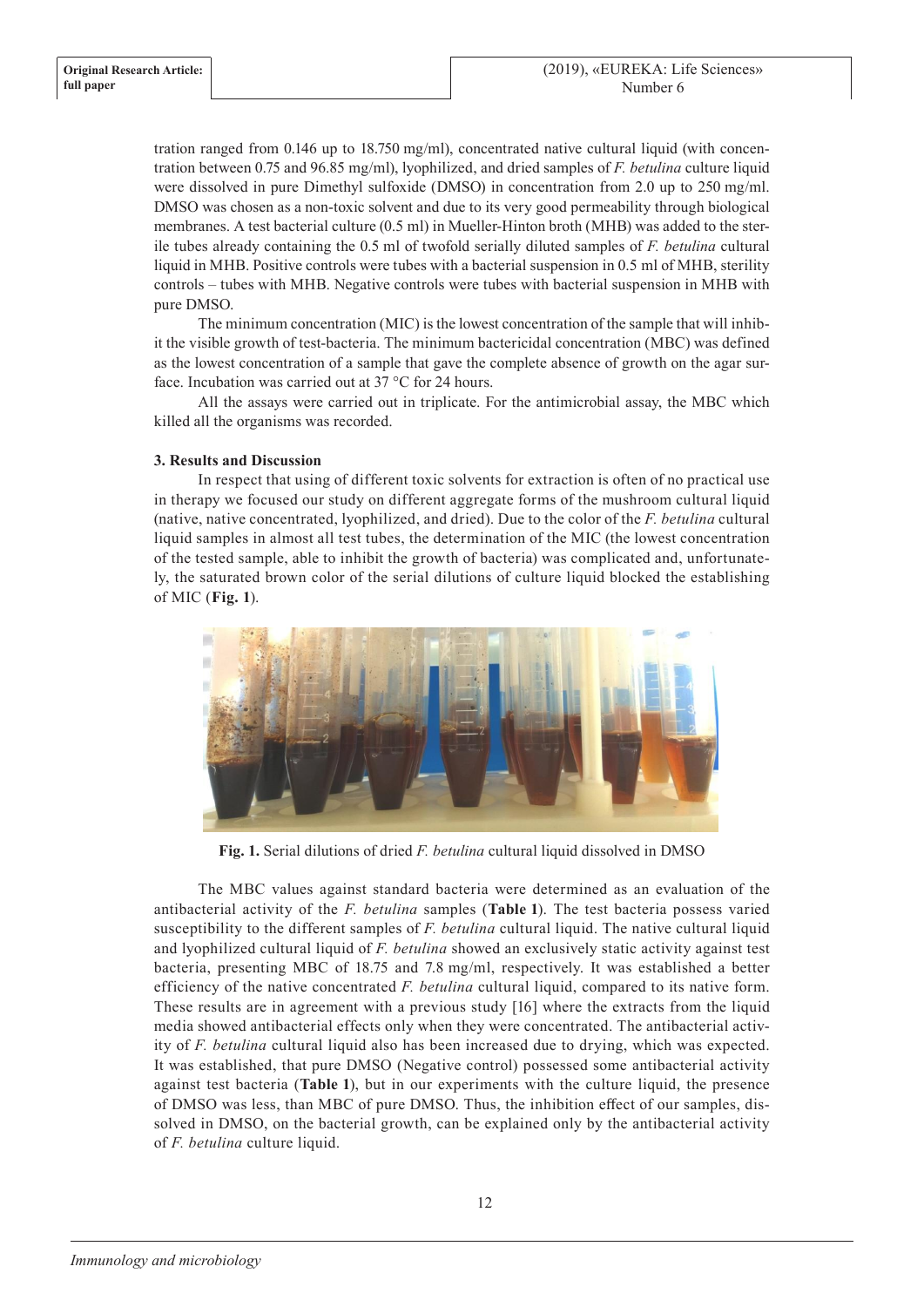| <u>1.11111111.0111 casestistam scilestin anche (inglimi) et i i cenninial satantat rigata againer emiliant a castella</u> |                                |                              |                                    |
|---------------------------------------------------------------------------------------------------------------------------|--------------------------------|------------------------------|------------------------------------|
| Samples of <i>F. betulina</i>                                                                                             | S. aureus<br><b>ATCC 25923</b> | E. coli<br><b>ATCC 25922</b> | P. aeruginosa<br><b>ATCC 27853</b> |
| Native cultural liquid                                                                                                    | 18.75                          | 18.75                        | 18.75                              |
| Native concentrated cultural liquid                                                                                       | 12.10                          | 12.10                        | 6.05                               |
| Lyophilized cultural liquid                                                                                               | 7.8                            | 7.8                          | 7.8                                |
| Dried cultural liquid                                                                                                     | >2.0                           | 15.6                         | 3.9                                |
| Negative control (DMSO)                                                                                                   | 275.0                          | 275.0                        | 275.0                              |

### **Table 1**

Minimum bactericidal concentration (mg/ml) of *F. betulina* cultural liquid against standard bacteria

Our investigations confirm the results of previous studies that *F. betulina* possesses the antibacterial activity against similar bacteria [2, 5–13]. Samples of *F. betulina* cultural liquid, studied by us, possessed weaker activity against *S. aureus* ATCC 25923, but were active against *P. aeruginosa*  АТСС 27853, compared to the ethanolic extracts of *P. betulinus* fruit bodies[12]. Different species of macrofungi extracts were also tested against these standard bacteria [18–23]. The effectiveness of inhibition of *S. aureus* ATCC 25923 growth, influenced by the dried cultural liquid of *F. betulina,* dissolved in DMSO, was better, than other results of MBC: ethanol extracts of *Amanita citrina*, *A. muscaria*, *A. pantherina*, *A. porphyria*, *Bjerkandera adusta*, *Clavicorona pyxidata*, *Fomes fomentarius*, *Fomitopsis pinicola*, *Lactarius aurantiacus*, *Panelluss typticus*, *Rhodocollybia maculate*, *Russula fragilis*, *Tubaria furfurace* carpophores (5 mg/ml), *Cortinarius armillatus*, *C. sanguineus*, *Daedaleopsis confragosa*, *Gymnopilus penetrans*, *Lactarius helvus*, *L. vellereus*, *Psilocybe fascicularis*, *Ps. lateritia*, *Scleroderma citrinum* carpophores (>5 mg/ml), *Heterobasidion annosum*, *Lenzites betulinus*, *Stereum hirsutum*, *Thelephora terrestris*, *Trametes hirsuta*, *Trichaptum fuscoviolaceum* carpophores ( $>2.5$  mg/ml) [21]; ethyl acetate (3.125 mg/ml) and acetone (12.5 mg/ml) extracts from *Cordyceps taii* mycelia [22]; methanol extract of *Coriolus versicolor* carpophores (5.0 mg/ml) [20]; methanol (62.5 mg/ml), ethanol and aqueous extracts (31.25 mg/ml) of *Pluerotus squarrosulus* carpophores[18]; methanolic extract of *Cantharellus cibarius* carpophores (20.0 mg/ml)[19]. At the same time, the antimicrobial activity of *F. betulina* culture liquid against *S. aureus* ATCC 25923 was inferior to MBC of the chloroform extract (1.56 mg/ml) of *Cordyceps taii* mycelia [22], chloroform extract of *Hygrophorus agathosmus* (125 µg/ml), dichloromethane extract (>1000 µg/ml) of *Suillus collitinus* carpophores[23], and ethanol extract (0.625 mg/ml) of *Hyphodontia paradoxa* fruit body [21]. Gram-negative bacteria *E. coli* АТСС 25922 showed less sensitivity to tested samples of *F. betulina* cultural liquid than other mushroom extracts, reported in similar studies: MBC of the dichloromethane extract of *Suillus collitinus* sporokarps was >1000 μg/ml[23], MBC of the ethanol extracts of fruiting bodies of 31 mushrooms like *Amanita citrina*, *Am. muscaria*, *Am. pantherina*, *Am. porphyria*, *Bjerkandera adusta*, *Clavicorona pyxidata*, *Cortinarius armillatus*, *C. sanguineus*, *Daedaleopsis confragosa*, *Fomes fomentarius*, *Fomitopsis pinicola*, *Gymnopilus penetrans*, *Heterobasidion annosum*, *Hygrophoropsis aurantiaca*, *Hyphodontia paradoxa*, *Lactarius aurantiacus, L. helvus*, *L. vellereus*, *Lenzites betulinus*, *Panellus stypticus*, *Pseudoclitocybe cyanthiformis*, *Psilocybe fascicularis*, *Ps. lateritia*, *Rhodocollybia maculate*, *Russula fragilis*, *Scleroderma citrinum*, *Stereum hirsutum*, *Thelephora terrestris*, *Trametes hirsuta*, *Trichaptum fuscoviolaceum*, *Tubaria furfuracea* were determined at concentration between 0.625 and 5 mg/ml[21]. In contrast, the tested samples of *F. betulina* cultural liquid inhibited the growth of *P. aeruginosa* АТСС 27853 significantly higher, than the methanol and ethanol extracts of *Pluerotus squarrosulus* fruit bodies with MBC at 62.5 mg/ml and 31.25 mg/ml, respectively [18]. We noted that results of the studies, available in the literature, are entirely focused on evaluation of the antibacterial properties of mushroom extracts in contrast to this work.

In the last few decades the problem of resistance to antibacterial drugs is greatly global and has a great value for public health. Therefore, the next step was to study the antibiotic activity of *F. betulina* culture liquid against the most important drug-resistant strains that produce various types of betalactamase. Considering that the tested bacteria were clinical isolates with high antibi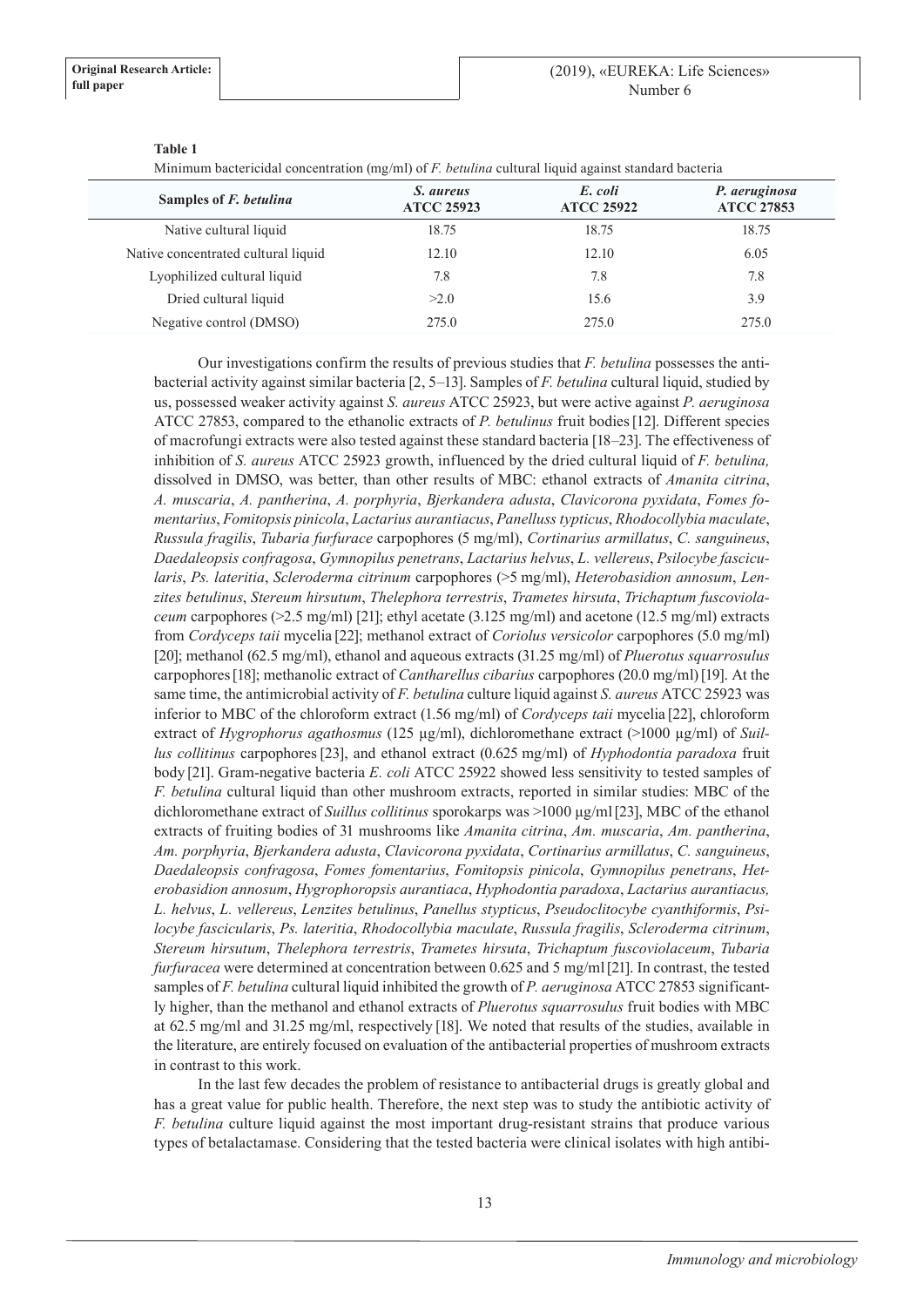otic resistance profile, the promising results have been established in our study (**Table 2**, **Fig. 2, 3**). The dried cultural liquid of *F. betulina* showed the highest antimicrobial activity against clinical isolates, except *A. baumannii* 50/1496 MBL. It is interesting, that *E. coli* 116/3196 KPC was more resistant to the native concentrated culture liquid of *F. betulina*, but in case of the dried culture liquid application this trend was not observed.



**Fig 2.** Illustrations of the antibacterial activity of *F. betulina* dried cultural liquid (depending on its concentration) on clinical isolates: *a*, *b* – *S. aureus* 22/824 MRSA; *c*, *d* – *S. haemoliticus* 134/ 3569 MRCNS; *e*, *f* – *P. aeruginosa* 99/3066 MBL; *g*, *h* – *P. aeruginosa* 125/3343 MBL; *i*, *j* – *E. coli* 116/3196 KPC; *k*, *l* – *K. pneumoniae* 6/509 ESBL; *m*, *n* – *A. baumannii* 50/1496 MBL; *o*, *p* – *A. baumannii* 88/2995 MBL



**Fig. 3.** Positive controls: *a* – growth of clinical isolates *S. aureus* 22/824 MRSA, *S. haemoliticus* 134/3569 MRCNS, *K. pneumoniae* 6/509 ESBL, and control of cleanliness of Mueller-Hinton broth on Mueller-Hinton agar; *b* – growth of clinical isolates *P. aeruginosa*  99/3066 MBL, *P. aeruginosa* 125/3343 MBL, *E. coli* 116/3196 KPC, *A. baumannii* 50/1496 MBL, *A. baumannii* 88/2995 MBL on Mueller-Hinton agar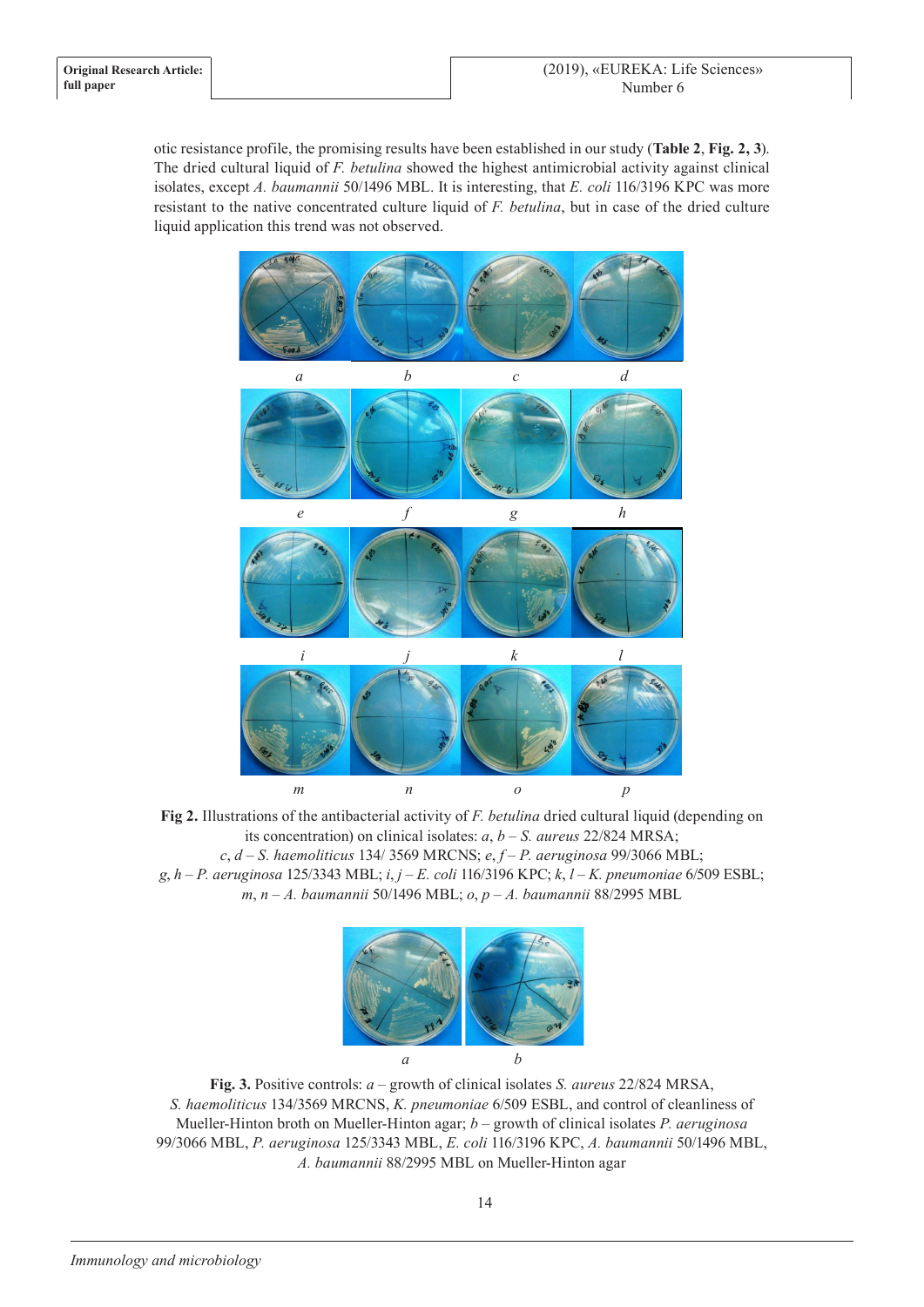| Minimum bactericidal concentration (mg/ml) of F. <i>betuling</i> cultural liquid against clinical isolates |                                     |                       |  |
|------------------------------------------------------------------------------------------------------------|-------------------------------------|-----------------------|--|
| <b>Clinical isolates</b>                                                                                   | Native concentrated cultural liquid | Dried cultural liquid |  |
| S. aureus 22/824 MRSA                                                                                      | 24.21                               | 15.6                  |  |
| S. haemoliticus 134/3569 MRCNS                                                                             | 24.21                               | 15.6                  |  |
| P. aeruginosa 99/3066 MBL                                                                                  | 12.10                               | 7.8                   |  |
| P. aeruginosa 125/3343 MBL                                                                                 | 12.10                               | 7.8                   |  |
| E. coli 116/3196 KPC                                                                                       | 48.42                               | 7.8                   |  |
| K. pneumoniae 6/509 ESBL                                                                                   | 24.21                               | 15.6                  |  |
| A. baumannii 50/1496 MBL                                                                                   | 12.10                               | 15.6                  |  |
| A. baumannii 88/2995 MBL                                                                                   | 12.10                               | 7.8                   |  |

### **Table 2**

Minimum bactericidal concentration (mg/ml) of *F. betulina* cultural liquid against clinical isolates

## **4. Conclusion**

Thus, the analysis of literature data indicates a significant interest of researchers to the studying of the antibacterial activity of higher fungi and their potential for the production of antibacterial compounds. Based on the obtained results, *Fomitopsis betulina* occupies a certain niche among the studied mushrooms. All forms of *F. betulina* cultural liquid (native, native concentrated, lyophilized, and dried), used in this study, were found to have the antibacterial activity in varying degrees against tested microorganisms: standard bacterial strains *S. aureus* АТСС 25923, *E. coli* АТСС 25922, *P. aeruginosa* АТСС 27853 at concentration from >2.0 up to 18.75 mg/ml, and drug-resistance clinical isolates *S. aureus* 22/824 MRSA, *S. haemoliticus* MRCNS 134/3569, *P. aeruginosa* MBL 99/3066, *P. aeruginosa* MBL 125/3343, *E. coli* KPC 116/3196, *K. pneumonia* 6/509 ESBL, AmpC, KPC, *A. baumannii* 50/1496 MBL, *A. baumannii* 88/2995 MBL at concentration from 7.8 up to 48.42 mg/ml. This study is the first report about the antibacterial activity of *F. betulina* against *S. haemoliticus* and *A. baumannii.* The study showed that the antibacterial activity of *F. betulina* cultural liquid improved when it was concentrated and dried. The highest antibacterial activity was established in dried *F. betulina* cultural liquid and might be a perspective antibacterial substance in the pharmaceutical industries. Further studies are needed for isolation and determination of biologically active agents, responsible for the antimicrobial properties of *F. betulina* cultural liquid, which could be used in the treatment or prevention of many human diseases.

#### **References**

- [1] Pleszczyńska, M., Lemieszek, M. K., Siwulski, M., Wiater, A., Rzeski, W., Szczodrak, J. (2017). Fomitopsis betulina (formerly Piptoporus betulinus): the Iceman's polypore fungus with modern biotechnological potential. World Journal of Microbiology and Biotechnology, 33 (5). doi: https://doi.org/10.1007/s11274-017-2247-0
- [2] Utzig, J. Fertig, S. (1957). Influence of polyporenic acids on the growth of the bacterium of Brucella. Medycyna Weterynaryjna, 5, 268–269.
- [3] Kandefer-Szerszeń, M., Kaczor, J,. Kawecki, Z. (1981). Fungal extracts as source of antiviral substances. II. Application of the chromatography methods for the isolation of antiviral substances from Piptoporus betulinus (Bull. Ex Fr.). Annales UMCS, XXXVI (1), 1–20.
- [4] Kandefer-Szerszeń, M., Kawecki, Z. (1974). Ether extracts from the fruiting body of Piptoporus betulinus as interference inducers. Acta microbiologica Polonica. Ser. A., 6 (2), 197–200.
- [5] Suay, I., Arenal, F., Asensio, F. J., Basilio, A., Cabello, M. A., Díez, M. T.et. al. (2000). Screening of basidiomycetes for antimicrobial activities. Antonie Van Leeuwenhoek, 78 (2), 129–140. doi: http://doi.org/10.1023/A:1026552024021
- [6] Schlegel, B., Luhmann, U., Härtl, A., Gräfe, U. (2000). Piptamine, a New Antibiotic Produced by Piptoporus betulinus Lu 9-1. The Journal of Antibiotics, 53 (9), 973–974. doi: https://doi.org/10.7164/antibiotics.53.973
- [7] Keller, C., Maillard, M., Keller, J., Hostettmann, K. (2002). Screening of European Fungi for Antibacterial, Antifungal, Larvicidal, Molluscicidal, Antioxidant and Free-Radical Scavenging Activities and Subsequent Isolation of Bioactive Compounds. Pharmaceutical Biology, 40 (7), 518–525. doi: https://doi.org/10.1076/phbi.40.7.518.14680